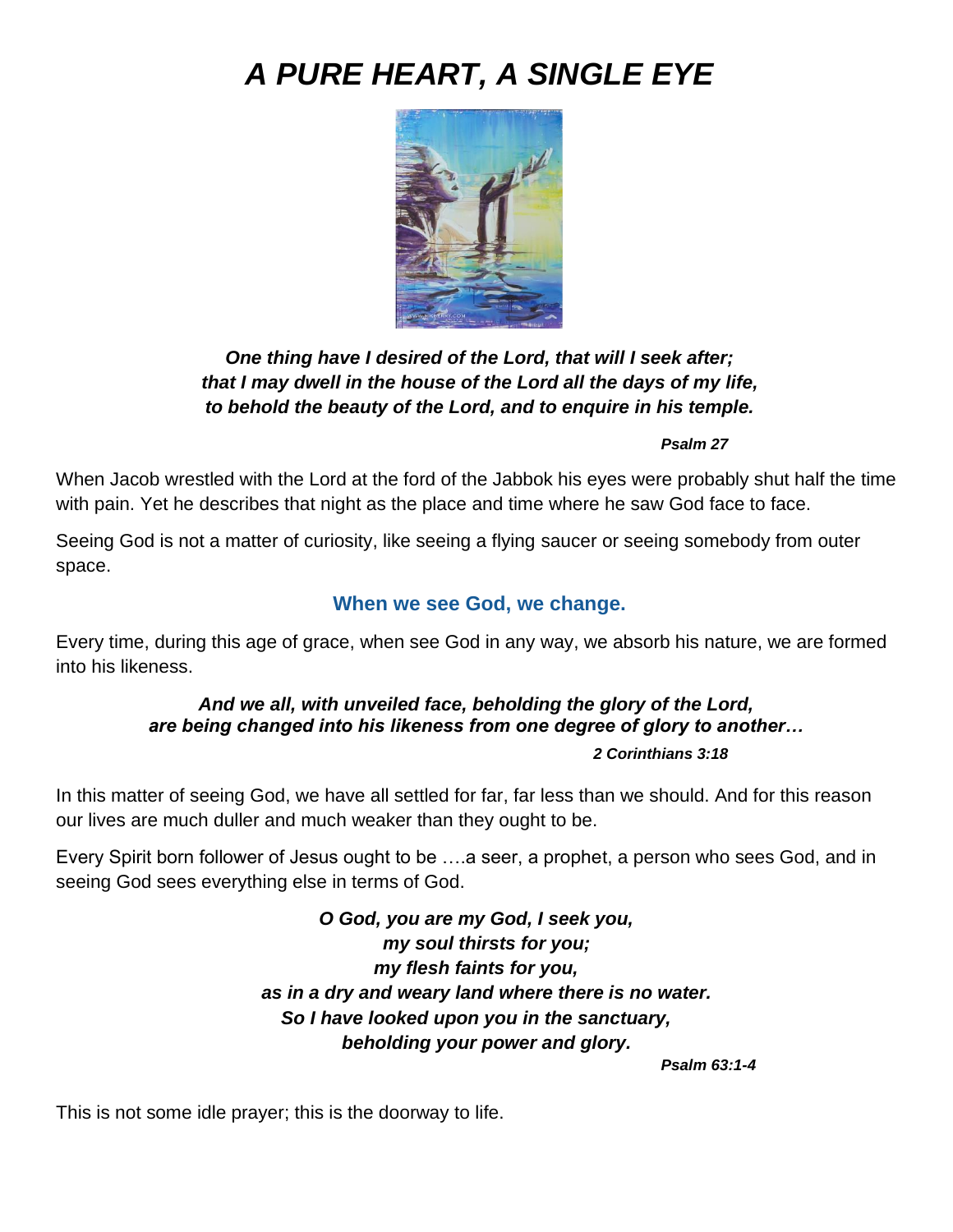For it is only when we in some way really begin to see God … that our bodies, as Jesus says, fill up with God's life and become lamps that radiate that light to the needy world around us. There is nothing that we have to offer the world, nothing that we can give in word or deed to the world, redemptively, unless we are walking in the light of a vision of God.

*Your eye is the lamp of your body; when your eye is sound (single), your whole body is full of light; but when it is not sound (single), your body is full of darkness. Therefore be careful lest the light in you be darkness. If then your*  whole body is full of light, having no part dark, it will be wholly bright, as when a *lamp with its rays gives you light."*

*Luke 11:34-36*



So when is the eye single so that it can do this?

It's when the eye of the heart, and of the will, and of the mind is so fixed on God, that we begin to absorb God's light … and drink in and soak up God's mercy and God's nature.

It's the people who see God in that way…

Who have a word in season for him who is weary…

Who have a prayer that brings healing into a broken heart...

Who have a touch that that brings life to a sick body…

Who have wisdom that comes from heaven…

Who have the power to endure when everybody else misunderstands what they're doing, and keep right on going without getting bitter.

One of the reasons why we're afraid of this, and most of us, if not all of us, are afraid, is that we've seen so many sick minds that claim to have seen God, so many false prophets who claim to have seen God, and so many swollen egos who claim that they see God… that we say to ourselves if I get into this thing too deep, I'll get like that too.

But the truth is when we really see God, we will never make a production out of it, we'll never stand up before the assembly and make some big thing out of our vision and we will only share our vision, if we ever do, when God gives us leave to do so.

It's not important to advertise that we have seen God. Once we begin to live before the face of God, we no longer are so worried about the eye of man.

#### **Our fulfillment, our satisfaction, our joy, our life is God.**

We don't measure our work in terms of whether people admire us or approve of us.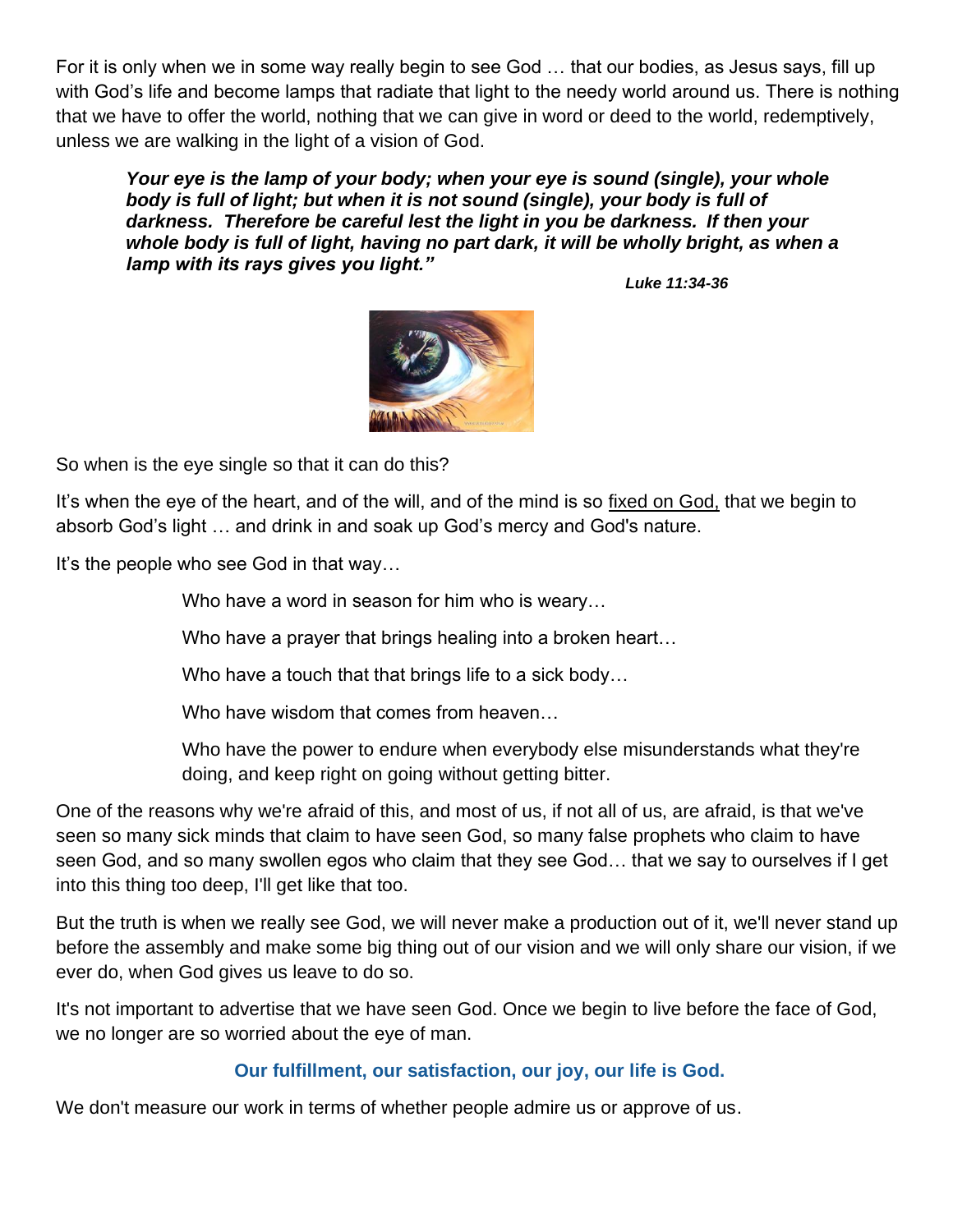There is only one reason why Jesus died on that cross and rose from the grave to wash away our sins, and there's only one reason why he comes into every assembly of believers on earth…in order that we might open our eyes to God; As he opened Peter's eyes, Martha's eyes, Mary's eyes and John's eyes.

#### *I am the light of the world he who follows me will not walk in darkness, but will have the light of life.*

*John 8:12* 



# **And the light of life is a vision of God.**

Jesus also makes very clear that to have this vision of God we have to pursue it, we have to seek it.

The vision doesn't just come and hit us on the head. Someone might say the Apostle Paul wasn't looking for it and it came. But it's obvious that the apostle Paul was following the light he had.

He was a seeker, don't ever fool yourself, this man was a seeker long before he met Jesus on the Damascus road.

## *Blessed are the pure in heart for they shall see God.*

#### *Matthew 5:8*

In order for us to see God there has to be evidence that we're pure in heart, that we're seeking.

*Ask and it shall given to you, seek and you shall find, knock and it shall be opened unto you.*

#### *O God, thou art my God; early will I seek thee.*

*"Come," my heart says, "seek his face!" Your face, Lord, do I seek.*

*Matthew 7:7, Psalm 63:1, Psalm 27:8*

We have to seek the face of God in at least three ways.

## **We have to seek the face of God by purifying our own hearts.**

*Beloved, we are God's children now, and what we will be has not yet appeared; but we know that when he appears, we shall be like him, because we shall see him as he is. And everyone who thus hopes in him purifies himself as he is pure.*



*1 John 3:1-3*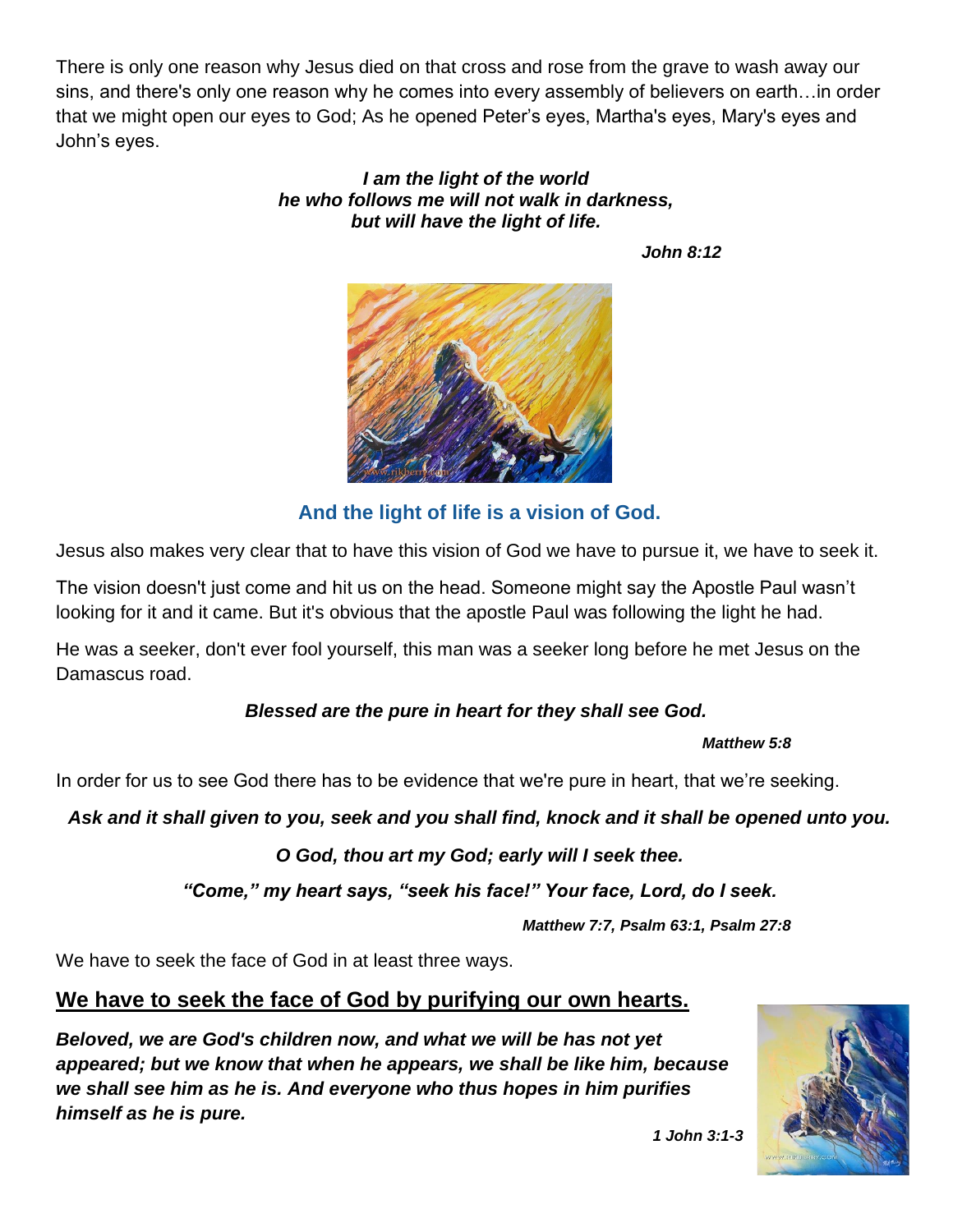## *Blessed are the pure in heart for they shall see God.*

What does it mean to purify our hearts? It means to unclutter them, get rid of the distractions. Another word is repentance, to turn away from those things which we already know are death to us. God will make clear to us what's cluttering our hearts, he already has.

Praise his name, he doesn't show it all to us at once, but already at this moment there are specific things in each of our lives, that he is putting his finger on as clutter.

Now the clutter in my heart may be different from the clutter in yours. One thing may be permissible for you that isn't for me or vice versa. But he will make it clear exactly what that is.

And if we take that one thing that we become aware of, and decide that we're going to do something about today, we begin to move today.

# *Create in me a clean heart on God.*

How can we pray this prayer, unless we're willing that our hearts should no longer go in five directions at once, but our hearts remain fixed on God …. resting in him, at peace in him, inwardly settled on him.

# **We need to seek the face of God by drawing near to Jesus as we have never drawn near to him before.**



*Philip said to him, Lord, show us the father and we shall be satisfied. Jesus said to him, have I been with you so long and yet you do not know me Philip?*

## *He who has seen me, has seen the Father.*

*John 14:8-9*

Jesus is the brightness of God's glory, the expressed image of his person and we can know him far, far better than we know him now.

One of the most deadly things that happens to us is that we begin to think

*I really know Jesus. I'm not like those other dummies, I know him.* And we *s*top at that.

When we read the Gospels there ought to be this prayer in our hearts every time …

*Lord, I want to know you better, help me.*

And he does help us.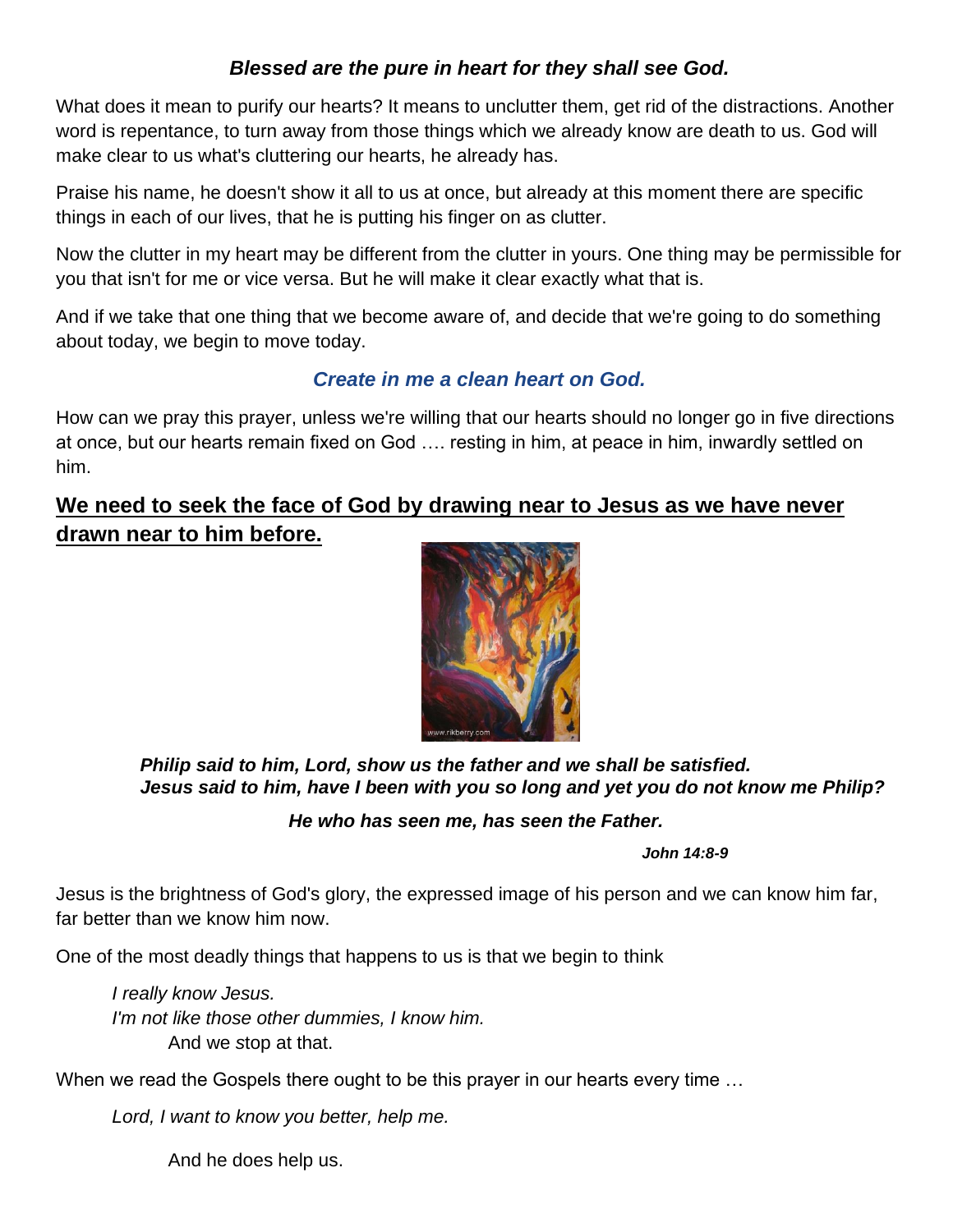When we pray, there needs to be confirmation of the presence of Jesus in that room where we are praying…

*Lord, help me to discern your presence with me right now.*

So that it's not just repeating words, but that at that moment, in that place, we are having fellowship with Jesus and that fellowship increases all the time.

And when we gather, especially as we come to the place where we break bread.. we need with our minds and wills to discern the presence of the Lord among us.

We need to commune with him, worship him, praise him, adore him, love him.

**This is where our life is… it's in the person of Jesus.**

**Jesus is the face of God, when we see him, we see God**.

# **We need to seek the face of God by drawing near to the needy**

And this is the place where the body of Christ on Earth has made the biggest failure of it, in all of us.

*Then the King will say to those on his right, 'Come, you who are blessed by my Father, inherit the kingdom prepared for you from the foundation of the world. For I was hungry and you gave me food, I was thirsty and you gave me drink, I was a stranger and you welcomed me, I was naked and you clothed me, I was sick and you visited me, I was in prison and you came to me.'* 

*Then the righteous will answer him, saying, 'Lord, when did we see you hungry and feed you, or thirsty and give you drink? And when did we see you a stranger and welcome you, or naked and clothe you? And when did we see you sick or in prison and visit you?' And the King will answer them, 'Truly, I say to you, as you did it to one of the least of these my brothers, you did it to me.'*

## *Matthew 25:34-40*

Now these people were perhaps not conscious as they were feeding the hungry, and clothing the naked, and visiting the sick that they were seeing God. But they were for sure answering a thirst in their hearts for God that was driving them out among the people in need. It was as if they knew that they would have no peace unless they were out there. And it's true that it's so much easier to see God when we're among the people in need than anywhere else, because the people in need are God's special friends. For instance, if the rich man had spent some time with Lazarus at his gate begging, if he had taken time with this man and just talked to him, given him some food, surely, the rich man would have thus brought some light into his own dark soul.

So it adds up to this, if we're having trouble seeing the face of God and as far as we can tell we've done everything in our power to unclutter our hearts and we still can't see the face of God… and as far as we know we've used all the strength we have to draw near to Jesus and we still can't see the face of God… then we need to go out to the streets and lanes of a poor city and draw near to the poor, the maim, the halt, and the blind… and get near to them.